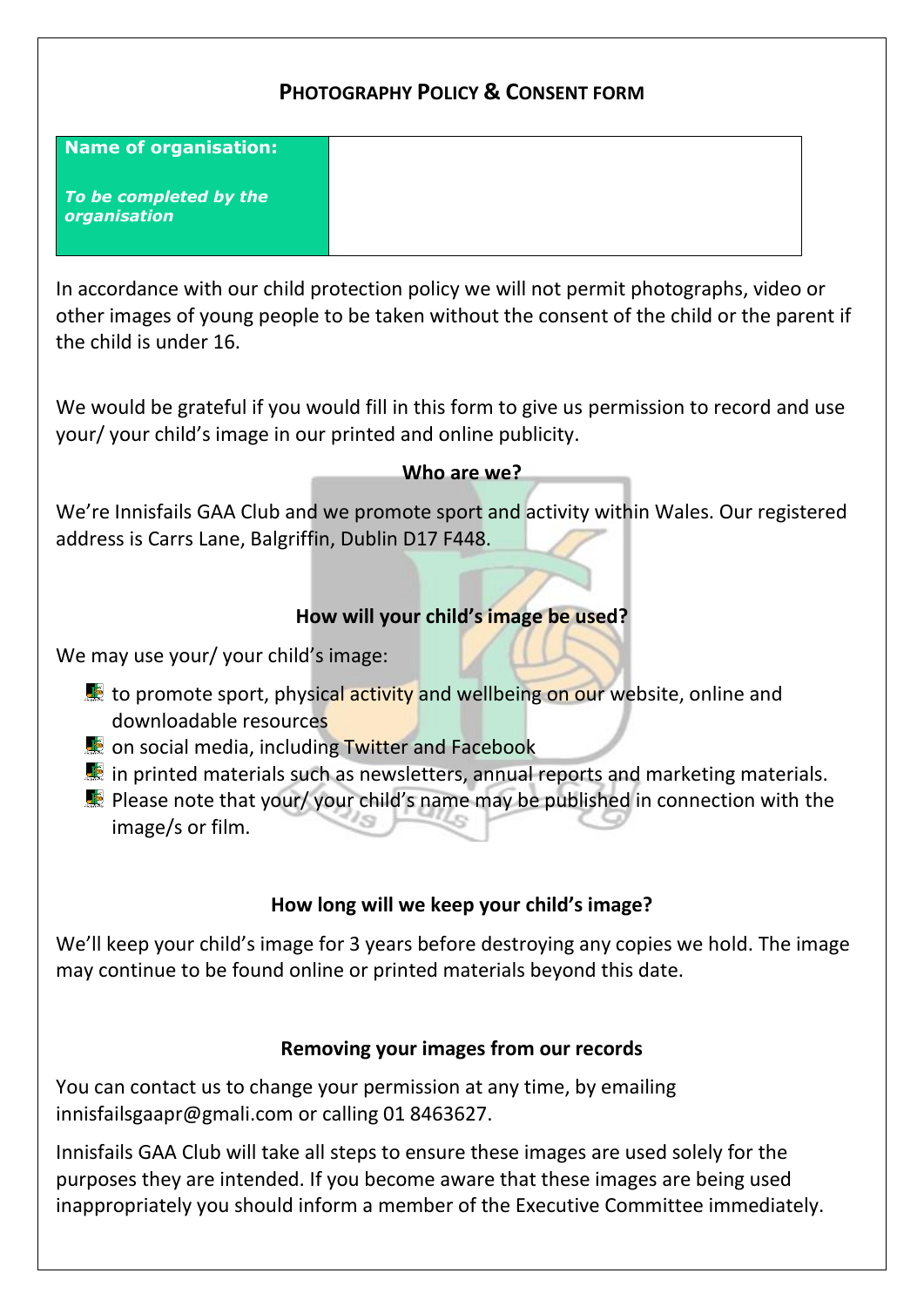#### **Consent information:**

| To be completed by child: |  |  |  |  |
|---------------------------|--|--|--|--|
|---------------------------|--|--|--|--|

- I give permission for my photograph to be used within the club for display purposes
- I give permission for my photograph to be used within other printed publications
- I give permission for my photograph to be used on the club's website
- I give permission for videos of me to be used on the club's website
- I give permission for my photograph to be used on the club's social media pages
- I give permission for videos of me to be used on the club's social media pages

| <b>Signature of child:</b> | <b>Print name child:</b> |  |
|----------------------------|--------------------------|--|
|                            |                          |  |
|                            |                          |  |
|                            |                          |  |
| Date:                      |                          |  |